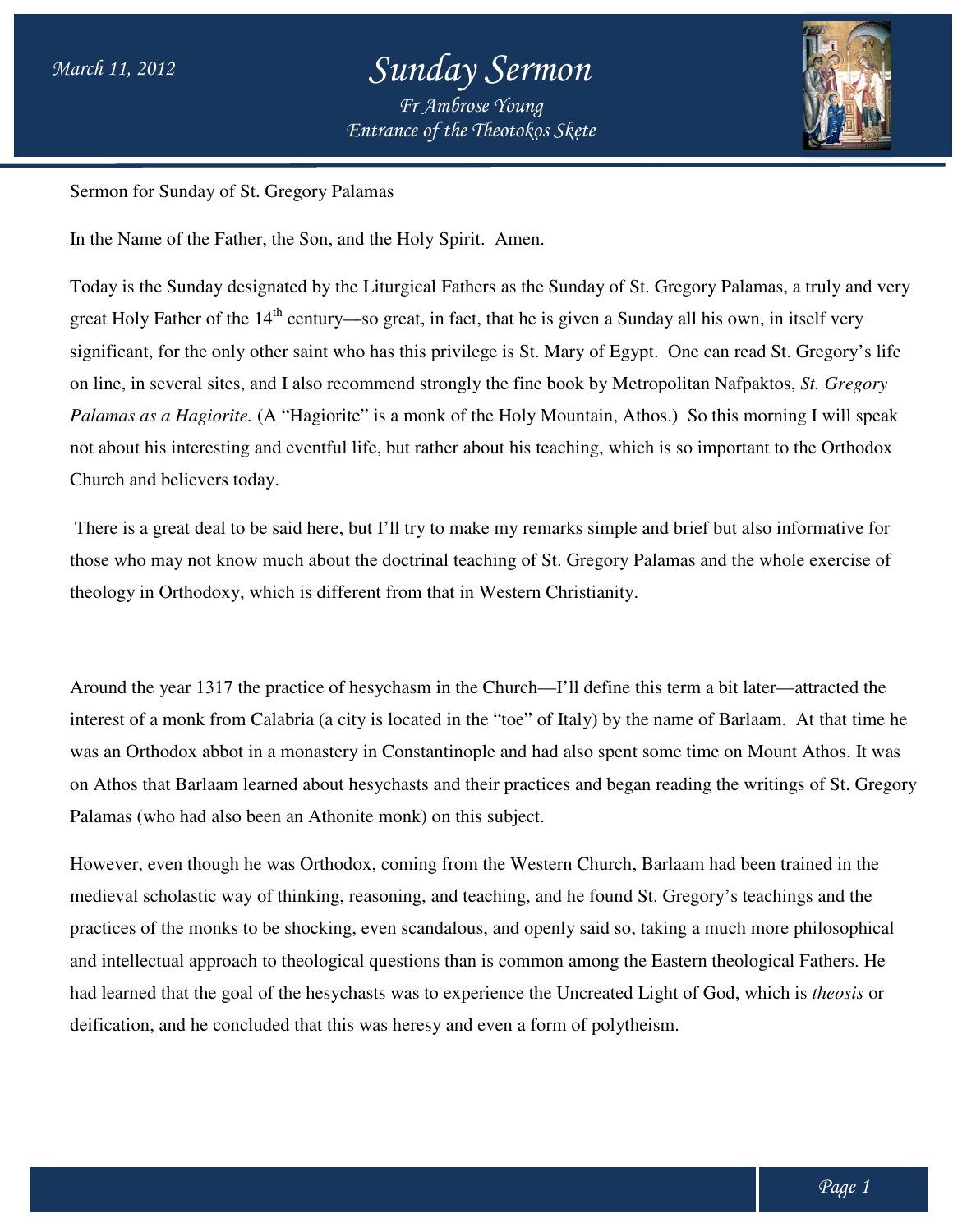

As he began to publicly preach against this doctrine and propound his own theories, St. Gregory was asked by the monks of Mt. Athos to defend hesychasm—and he did so, at three different synods of bishops gathered in Constantinople, and also continued write on the subject.

St. Gregory explained that there is a difference between the "energies" of God and the "essence" of God. God's St. Gregory explained that there is a difference between the "energies" of God and the "essence" of God. God's<br>essence, he explained, can never be known or understood by us human creatures. But His uncreated energies can definitely be both known and experienced, both in this life and in the next, and this experience constitutes true definitely be both known and experienced, both in this life and in the next, and this experient<br>knowledge of God. These Uncreated Energies manifest to the hesychast as the Uncreated L which shown around Christ on Mount Tabor at the Transfiguration. Barlaam, you see, rejected this, claiming that there is no distinction between God's energies and His essence. By confusing them in this way, he seem to be suggesting that human beings cannot really come to God, since God's essence is unknowable. t synods of bishops gathered in<br>and the "essence" of God. God's<br>es. But His uncreated energies can<br>l this experience constitutes true<br>Uncreated Light—the same light Barlaam, you see, rejected this, claiming<br>By confusing them in this way, he seem t<br>od's essence is unknowable.<br>me, condemned Barlaam's teachings. He

Thus, one of the three synods of bishops before whom this matter came, condemned Barlaam's teachings. be suggesting that human beings cannot really come to God, since God's essence is unknowable.<br>Thus, one of the three synods of bishops before whom this matter came, condemned Barlaam's teachings. He<br>then returned to Italy Gregory and the doctrine of Hesychasm as infallible Orthodox teaching...

Now, what is "hesychasm" and what are "hesychasts"?

Hesychasm comes from the Greek word *hesychasmos*, which is derived from *hesychia* , which means stillness, rest, silence, quiet. So "hesychasmos" is the study or science of stillness. The term first appeared in the 300's A.D., by the way, but the practice of inner stillness already existed long before that, from the very first generation of Christians, in fact. Thus, a hesychast is one who acquires this inner stillness and keeps silence, A.D., by the way, but the practice of inner stillness already existed long before that, from the very first generation of Christians, in fact. Thus, a hesychast is one who acquires this inner stillness and keeps silence, b "go into [our] closet to pray"—that is, not being seen of men, not advertising our inner life to others. In the hesychast tradition this has meant than one retires or goes "inward", into the heart (the "inner closet"), into the spirit, the *nous*, by withdrawing from our outward five senses, and in this way one begins to draw close to God spirit, the *nous*, by withdrawing from our outward five senses, and in this way one begins to draw close to God<br>and *experiential* knowledge of Him rather than merely theoretical or head knowledge, such as one learns from book.

So these are the meanings of hesychasm and a hesychast. What, now, is the "method" or "technique" of the hesychast—which was part of what so shocked Barlaam when he encountered this on the Holy Mountain?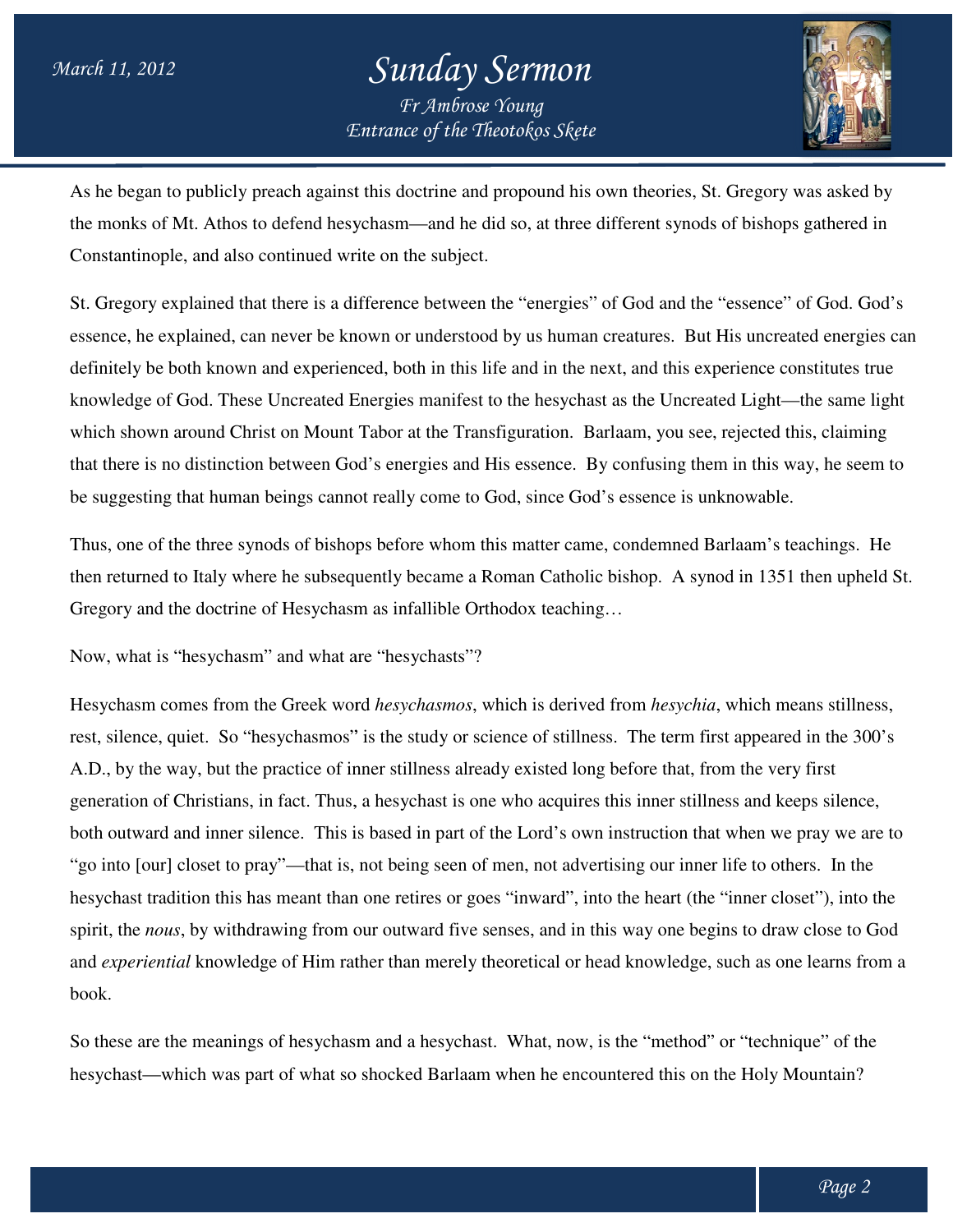

Hesychast practices—that is, the means by which we go deeply "within" and withdraw from our senses in order Hesychast practices—that is, the means by which we go deeply "within" and withdraw from our senses in ord<br>to meet God—are completely integrated with the continual repetition of the Jesus Prayer: "Lord Jesus Christ, have mercy on me." In the higher degrees of practice this can also be combined with certain physical practices or methods. A great deal of literature now exists in the English language concerning a who have not dipped into this particular spiritual genre to do so while these books are still available an in print. Even if one doesn't have time to read and study them now, acquire them for the home library, and one day, Godwilling, there will be time and opportunity to turn to this rich literature. A good place to begin is the justly famous "Way of the Pilgrim", available in several English translations now, beginning in the 1950's. 1950's. But this is only an introduction. e higher degrees of practice this can also be combined with certain physical practices of literature now exists in the English language concerning all of this, and I urge those this particular spiritual genre to do so whil available in several English translations now, beginning in the 1950's. But the<br>t experience with the Western or Roman Catholic approach one has to be very<br>and much of Roman Catholic mysticism can be found in the biographi nual repetition of the Jesus Prayer: "Lord Jesus Christ,<br>this can also be combined with certain physical practices<br>e English language concerning all of this, and I urge those

When comparing the hesychast experience with the Western or Roman Catholic approach one has to be very careful to inner spiritual life—and much of Roman Catholic mysticism can be found in the biographies and literature produced on this subject—one finds a large emphasis on ecstatic experiences, often visionary, and it is easy to mistake these for an end in themselves (although the Catholic Church does warn against this; nonetheless literature produced on this subject—one finds a large emphasis on ecstatic experiences, often visionary, and it i<br>easy to mistake these for an end in themselves (although the Catholic Church does warn against this; nonethe one flees from them and resolutely rejects them!—but for us the goal is to acquire the Holy Spirit, who is identical with the Uncreated Light, and who comes to completely purify one of one's sins. No special identical with the Uncreated Light, and who comes to completely purify one of one's sins. "techniques" can make this happen, and it has nothing to do with "ecstatic" states. We can only dispose identical with the Uncreated Light, and who comes to completely purify one of one's sins. No special<br>"techniques" can make this happen, and it has nothing to do with "ecstatic" states. We can only dispose<br>ourselves to God' of delusion is when we begin to see ourselves as saints or elders (something that, in fact, does sometimes happen in the lives of certain Catholic mystics and has happened to a few fraudulent Orthodox practioners, too). state of spiritual delusion is called *plani*  in Greek (or *prelest* in Russian), and it can lead to damnation lead to damnation—however, in its early stages it is superficial and can be corrected and banished under the careful care of a wise and<br>experienced spiritual director.<br>Now, let me step aside from St. Gregory here for a moment. Our Church is "apostol experienced spiritual director. a sign that we have fallen into some kin<br>thing that, in fact, does sometimes happ<br>lulent Orthodox practioners, too). This

Now, let me step aside from St. Gregory here for a moment. Our Church is "apostolic" in the sense that we are build upon the foundation of the preaching of the Apostles, with Christ as the cornerstone. But the Church is also "patristic"—which means that we are the Church of Fathers, the Holy Fathers. ("Patristic" comes from the Latin word for father, *pater*.) So the study of the Holy Fathers is much more than just a history lesson; it is a *witness*, because these Fathers of the Church were themselves saints, holy men, deified, and therefore true and authentic sources of revelation for the atristic"—which means that we are the Church of Fathers, the Holy Fathers. ("Patristic" comes from the rord for father, *pater*.) So the study of the Holy Fathers is much more than just a history lesson; it is a , because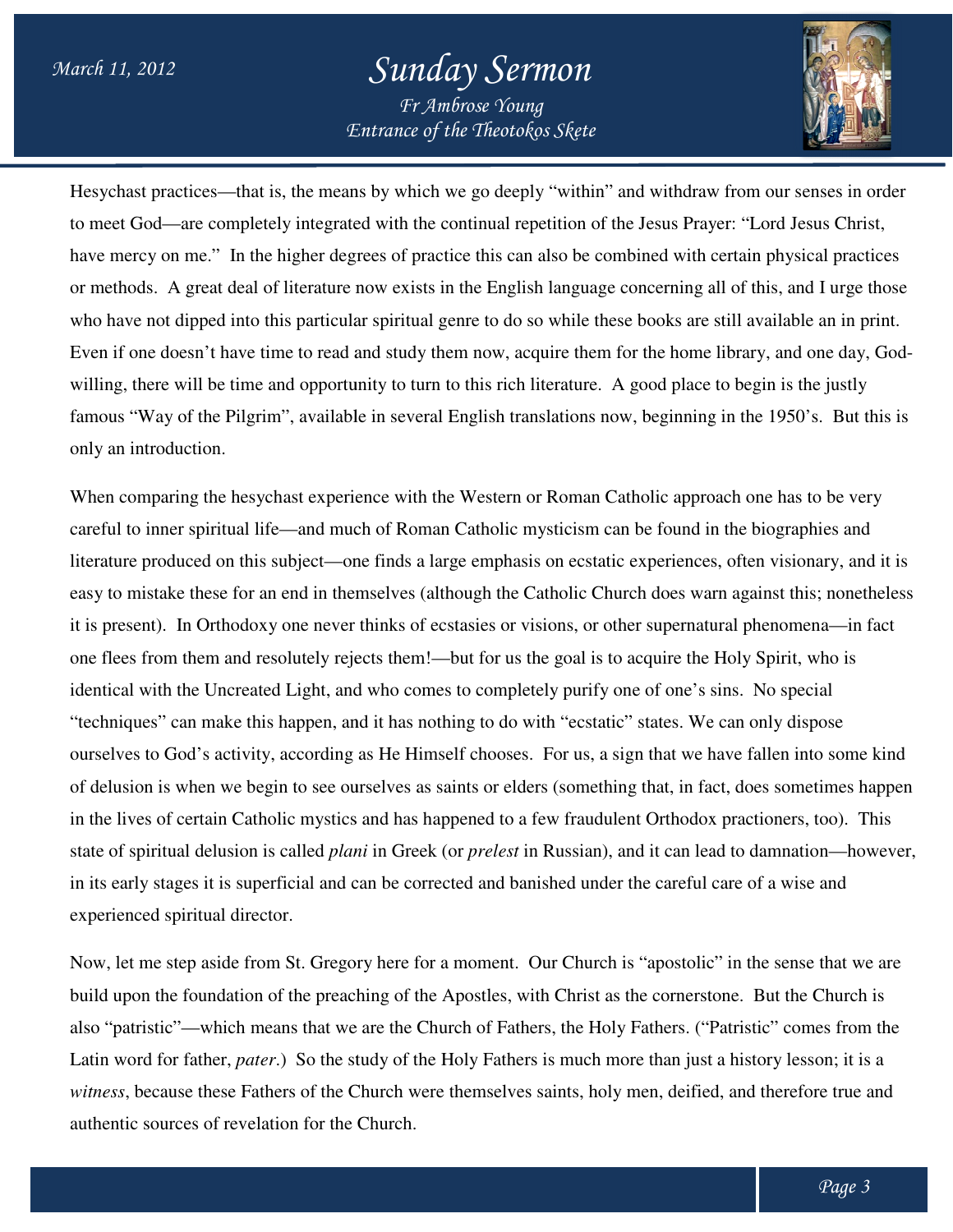

St. Gregory was one of those Fathers. Orthodoxy, to a degree unknown by Western Christians, has not only kept alive the witness of these Fathers, but we keep this witness alive not just in an academic way, by preserving their writings in libraries, or reading and studying their writings, but we still actively *teach* and *practice* what they had to say. This is why I say that the Fathers are a still-living *witness* in the Church. This understanding has kept the Holy Fathers of old alive and well, and still in our midst today. This is an exceptional treasure of Orthodox Christianity, this living witness, and it could be a great gift to other Christians if they wished to seek for the fullness of the Faith and the living experience of spiritual life. fullness of the Faith and the living experience of spiritual life.<br>So this is why we say that it can be a dangerous thing to simply "quote" the Fathers—this verse or that—for

when we take them out of their context, a context which is the Church herself, who is living out these teachings even in our own day, and which alone gives proper meaning to their writings, then we become like those who like "to cherry pick" verses from Scripture to prove their own point, rather than seeing everything in the full even in our own day, and which alone gives proper meaning to their writings, then we become like those who<br>like "to cherry pick" verses from Scripture to prove their own point, rather than seeing everything in the full<br>con that is, we take their teachings to heart and try to live those teachings out in our own daily lives. In this way, the that is, we take their teachings to heart and try to live those teachings out in our own daily lives. In this<br>patristic heritage has never become a nice museum piece or the special preserve of just academics and theologians.

*And it is the job of every Orthodox bishop and priest to encourage the rest of us to indeed "follow" the Fathers. Fathers. And if they do not do this, our archpastors and pastors, then any and every Orthodox Christian is entitled to sit*  And it is the job of every Orthodox bishop and priest to encourage the rest of us to indeed "follow" the Fathe<br>And if they do not do this, our archpastors and pastors, then any and every Orthodox Christian is entitled to<br>a

Now we come back to St. Gregory Palamas and hesychasm, theosis. St. Gregory was not, unlike Barlaam, a speculative theologian, as I already explained. He was, first, a *monk*—and in Orthodoxy that means a great deal. The abstractions and speculations of Western scholasticism or philosophy did not interest him. Rather, he The abstractions and speculations of Western scholasticism or philosophy did not interest him. Rather, he<br>simply wished to clearly express, in preaching and in writing, the actual *experiences* of a true Christian in the Church, and describe and interpret these experiences for others. In other words, he wrote about what Orthodox monks were already experiencing in their prayer lives and had been experiencing from the beginning, from the time of the Apostles. He didn't theorize about it. *He described and explained*. Do you understand this difference? It is a critical difference! St. Gregory was rooted in an already long existing tradition, already earlier described in outline form by St. Dionysios the Areopagite in the first century, who had been a disciple of se experiences for others. In other words, he wrote about what<br>heir prayer lives and had been experiencing from the beginning,<br>ze about it. *He described and explained*. Do you understand th<br>St. Gregory was rooted in an al